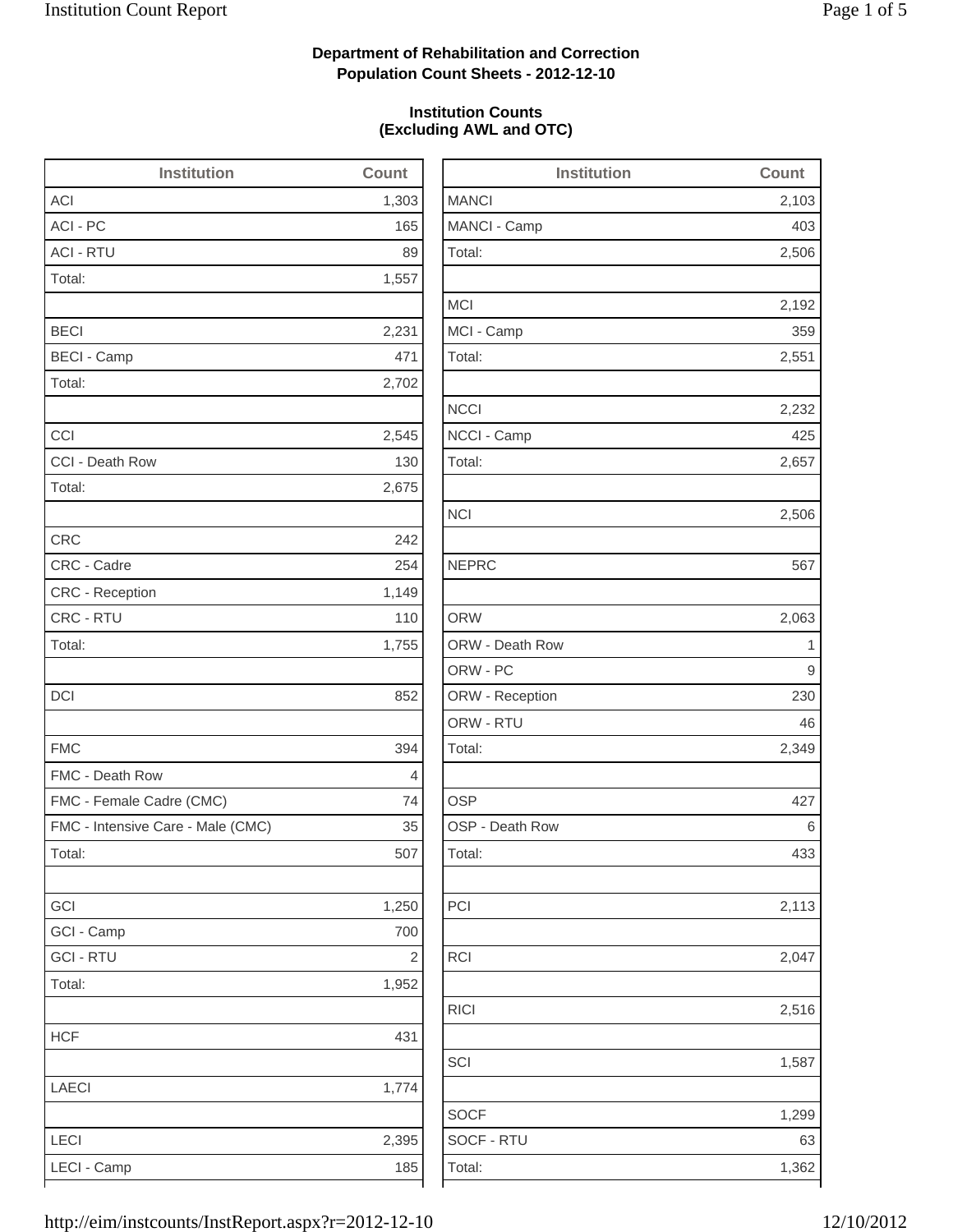## Institution Count Report Page 2 of 5

| Total:                   | 2,580 |
|--------------------------|-------|
|                          |       |
| <b>LOCI</b>              | 2,255 |
|                          |       |
| <b>LORCI</b>             | 141   |
| <b>LORCI - Cadre</b>     | 440   |
| <b>LORCI - Reception</b> | 1,041 |
| Total:                   | 1,622 |
|                          |       |
| <b>MACI</b>              | 1,003 |
| <b>MACI - Minimum</b>    | 1,299 |
| MACI - Youth             | 32    |
| Total:                   | 2,334 |

| 55<br>1,218<br>1,347<br>46<br>1,393 |
|-------------------------------------|
|                                     |
|                                     |
|                                     |
|                                     |
|                                     |
|                                     |
| 1,163                               |
|                                     |
| 1,088                               |
|                                     |

#### **Male Population by Security Level (Include AWL and Exclude OTC)**

| <b>Security Level</b> |                   | <b>Body</b> | <b>AWL</b> | $(-OTC)$ | <b>Total</b> |
|-----------------------|-------------------|-------------|------------|----------|--------------|
| Total Levels 3,4,5    |                   | 14.497      | 52         | 114      | 14,435       |
| Total Levels 2        |                   | 18.173      | 125        | 217      | 18,081       |
| Total Levels 1        |                   | 13.217      | 124        | 98       | 13,243       |
|                       | <b>Total Male</b> | 45,887      | 301        | 429      | 45,759       |

#### **Female Population by Institution (Include AWL and Exclude OTC)**

| Institution              | <b>Body</b>    | <b>AWL</b>       | $(-OTC)$       | <b>Total</b> |
|--------------------------|----------------|------------------|----------------|--------------|
| <b>CRC</b>               | $\overline{2}$ | $\mathbf 0$      | 0              | 2            |
| DCI                      | 852            | $\overline{7}$   | 8              | 851          |
| <b>FMC</b>               | 9              | $\sqrt{3}$       | 1              | 11           |
| FMC - Female Cadre (CMC) | 74             | $\mathbf 0$      |                | 73           |
| <b>LAECI</b>             | 1              | $\mathbf 0$      | $\overline{0}$ |              |
| <b>NCI</b>               | $\overline{2}$ | $\overline{0}$   | 0              | 2            |
| <b>NEPRC</b>             | 567            | 6                | 5              | 568          |
| <b>ORW</b>               | 2,063          | 28               | 26             | 2,065        |
| ORW - Death Row          | 1              | $\overline{0}$   | $\overline{0}$ |              |
| ORW - PC                 | 9              | $\boldsymbol{0}$ | 0              | 9            |
| ORW - Reception          | 230            | $\boldsymbol{0}$ | $\overline{0}$ | 230          |
| ORW - RTU                | 46             | $\mathbf 0$      | $\Omega$       | 46           |
| <b>Total Female</b>      | 3,856          | 44               | 41             | 3,859        |
| <b>Total Population:</b> | 49,743         | 345              | 470            | 49,618       |

| Male Population by Institution: Security Levels 3, 4, 5 |
|---------------------------------------------------------|
| (Include AWL and Exclude OTC)                           |

| l Ins<br> | <b>Dody</b><br>ี⊌∨๚<br>$\overline{\phantom{a}}$ | <b><i>NIT</i></b><br>$-1$ $-1$ $-1$ | ~<br>$\sim$ | Jtar |
|-----------|-------------------------------------------------|-------------------------------------|-------------|------|
|           |                                                 |                                     |             |      |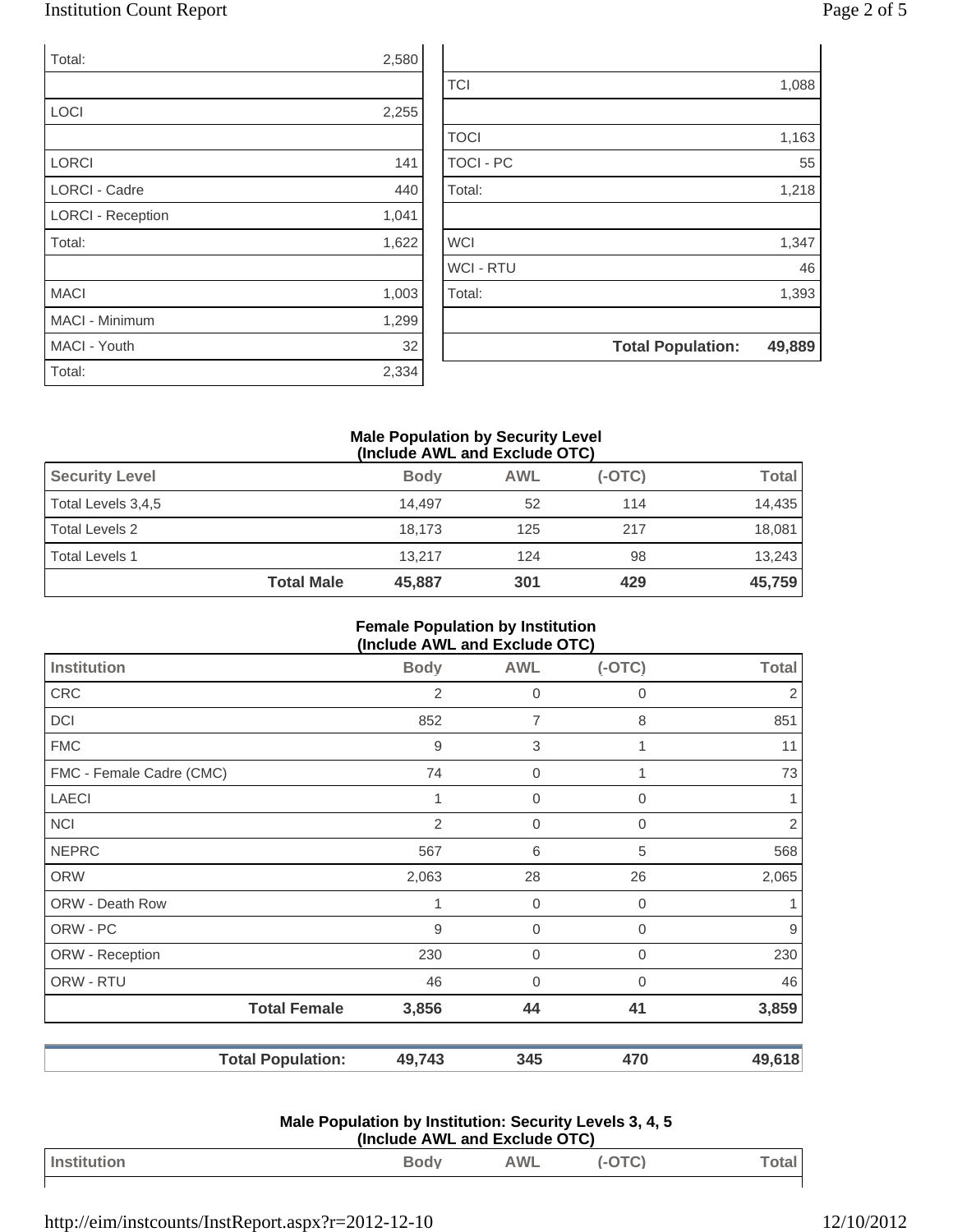# Institution Count Report Page 3 of 5

| ACI                               |                      | 25             | $\sqrt{2}$                | 0                         | 27             |
|-----------------------------------|----------------------|----------------|---------------------------|---------------------------|----------------|
| ACI - PC                          |                      | 95             | $\mathbf 0$               | $\mathbf 0$               | 95             |
| <b>BECI</b>                       |                      | 10             | $\mathbf 1$               | $\mathbf 0$               | 11             |
| CCI                               |                      | $\overline{2}$ | $\boldsymbol{0}$          | $\mathbf 0$               | $\overline{2}$ |
| CCI - Death Row                   |                      | 1              | $\mathbf 0$               | $\mathbf 0$               | $\mathbf{1}$   |
| CRC                               |                      | 121            | $\ensuremath{\mathsf{3}}$ | $\,$ 6                    | 118            |
| CRC - Cadre                       |                      | 223            | $\boldsymbol{0}$          | $\mathbf 0$               | 223            |
| CRC - Reception                   |                      | 770            | $\sqrt{2}$                | 13                        | 759            |
| CRC - RTU                         |                      | 95             | $\boldsymbol{0}$          | $\boldsymbol{0}$          | 95             |
| <b>FMC</b>                        |                      | 16             | $\boldsymbol{0}$          | $\mathbf 0$               | 16             |
| FMC - Intensive Care - Male (CMC) |                      | $\sqrt{3}$     | $\boldsymbol{0}$          | $\mathbf 0$               | $\sqrt{3}$     |
| GCI                               |                      | $\mathbf{1}$   | $\mathbf 0$               | $\mathbf{1}$              |                |
| LAECI                             |                      | $\overline{4}$ | $\mbox{O}$                | $\mathbf 0$               | 4              |
| LECI                              |                      | 2,298          | $\ensuremath{\mathsf{3}}$ | 15                        | 2,286          |
| LOCI                              |                      | 12             | $\boldsymbol{0}$          | $\mathbf 0$               | 12             |
| LORCI                             |                      | 71             | $\sqrt{5}$                | 27                        | 49             |
| <b>LORCI - Cadre</b>              |                      | 429            | $\mbox{O}$                | $\boldsymbol{0}$          | 429            |
| <b>LORCI - Reception</b>          |                      | 810            | $\mathbf 1$               | $\mathbf 1$               | 810            |
| <b>MACI</b>                       |                      | 47             | $\boldsymbol{0}$          | $\mathbf 0$               | 47             |
| MACI - Youth                      |                      | 21             | $\boldsymbol{0}$          | $\mathbf{1}$              | 20             |
| <b>MANCI</b>                      |                      | 2,043          | $\overline{4}$            | 10                        | 2,037          |
| MCI                               |                      | 1              | $\boldsymbol{0}$          | $\mathbf 0$               | 1              |
| NCCI                              |                      | 18             | $\mbox{O}$                | $\mbox{O}$                | $18$           |
| <b>NCI</b>                        |                      | $\overline{7}$ | $\boldsymbol{0}$          | $\mathbf 0$               | $\overline{7}$ |
| <b>OSP</b>                        |                      | 427            | $\mathbf{1}$              | $\ensuremath{\mathsf{3}}$ | 425            |
| PCI                               |                      | 46             | 5                         | $\mathbf 0$               | 51             |
| $\sf RCI$                         |                      | 2,018          | 12                        | 12                        | 2,018          |
| RICI                              |                      | 18             | $\mbox{O}$                | $\mathbf 0$               | 18             |
| $\ensuremath{\mathsf{SCI}}$       |                      | $\overline{2}$ | $\mbox{O}$                | $\mathbf 0$               | $\overline{2}$ |
| SOCF                              |                      | 1,299          | $\mathsf{O}\xspace$       | 13                        | 1,286          |
| SOCF - RTU                        |                      | 63             | $\mathsf{O}\xspace$       | $\mathbf 0$               | 63             |
| <b>TCI</b>                        |                      | 1,039          | $\mathbf{1}$              | $\overline{4}$            | 1,036          |
| <b>TOCI</b>                       |                      | 1,068          | $\mathbf 2$               | $\sqrt{2}$                | 1,068          |
| <b>TOCI - PC</b>                  |                      | 49             | $\mbox{O}$                | $\mathbf 0$               | 49             |
| WCI                               |                      | 1,301          | $\hbox{9}$                | $\,6$                     | 1,304          |
| WCI - RTU                         |                      | 44             | $\mathbf 1$               | $\mbox{O}$                | 45             |
|                                   | Total Levels 3, 4, 5 | 14,496         | 52                        | 113                       | 14,435         |

#### **Male Population by Institution: Security Level 2 (Include AWL and Exclude OTC)**

| $\frac{1}{2}$ |             |     |          |              |
|---------------|-------------|-----|----------|--------------|
| Institution   | <b>Body</b> | AWL | $(-OTC)$ | <b>Total</b> |
| ACI           | 706         |     |          | 707          |
| ACI - PC      | 56          |     |          | 57           |
|               |             |     |          |              |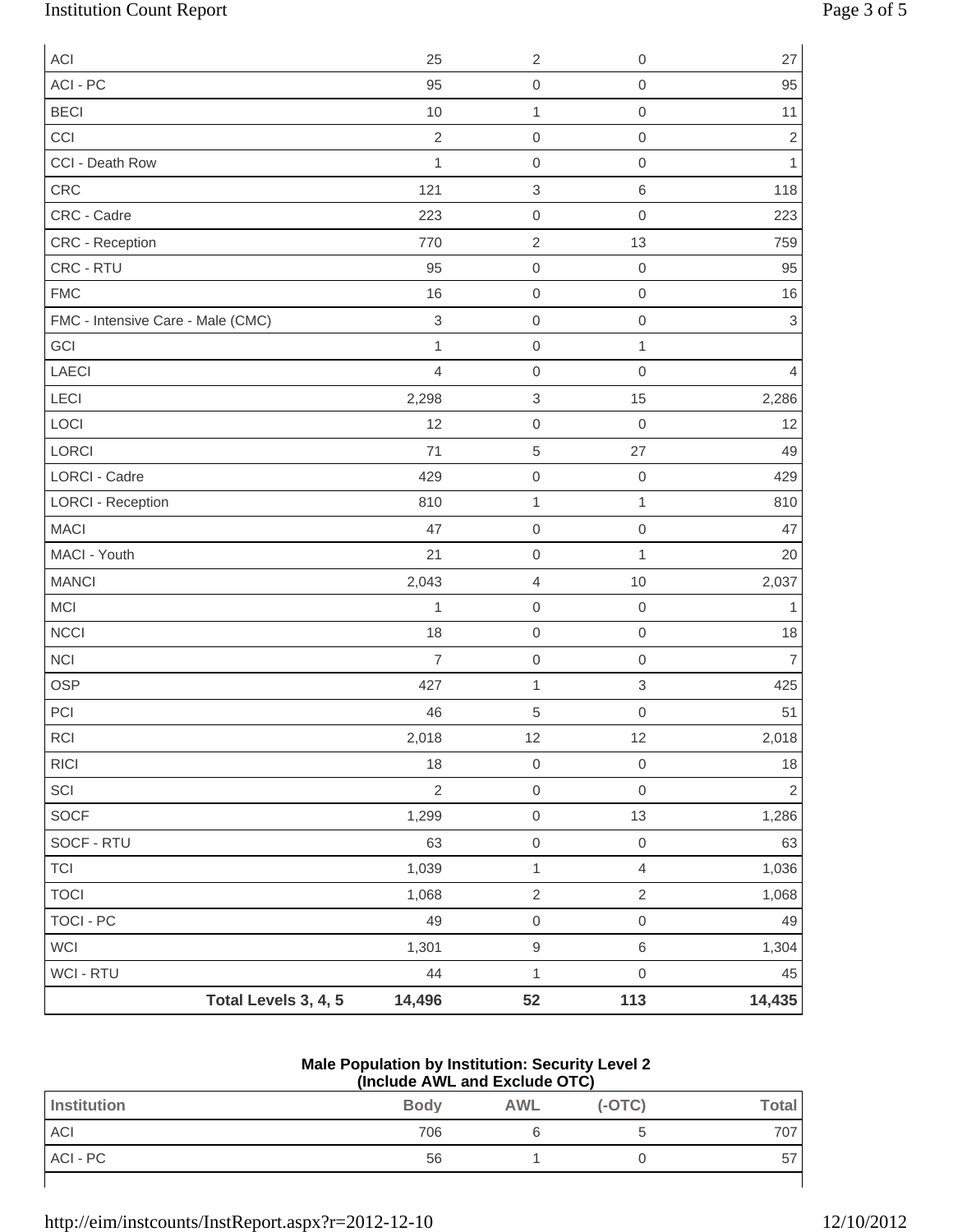# Institution Count Report Page 4 of 5

| <b>ACI - RTU</b>                  | 63             | $\mathsf{O}\xspace$       | $\mathbf 0$               | 63                        |
|-----------------------------------|----------------|---------------------------|---------------------------|---------------------------|
| <b>BECI</b>                       | 1,629          | 18                        | 34                        | 1,613                     |
| <b>BECI - Camp</b>                | $6\,$          | $\mathsf{O}\xspace$       | $\boldsymbol{0}$          | 6                         |
| CCI                               | 1,937          | $10$                      | $\hbox{9}$                | 1,938                     |
| CRC                               | 78             | $\mathbf{1}$              | $\ensuremath{\mathsf{3}}$ | 76                        |
| CRC - Cadre                       | 17             | $\mathsf{O}\xspace$       | $\mathbf 0$               | 17                        |
| CRC - Reception                   | 209            | $\mathbf{1}$              | $\overline{7}$            | 203                       |
| CRC - RTU                         | 12             | $\mathsf{O}\xspace$       | $\mathbf 0$               | 12                        |
| <b>FMC</b>                        | 29             | $\mathsf{O}\xspace$       | $\mathbf 0$               | 29                        |
| FMC - Intensive Care - Male (CMC) | 17             | $\mathsf{O}\xspace$       | $\mbox{O}$                | 17                        |
| GCI                               | 801            | $\mathsf{O}\xspace$       | $\sqrt{2}$                | 799                       |
| GCI - Camp                        | 1              | $\mathsf{O}\xspace$       | $\mathbf 0$               | 1                         |
| <b>GCI - RTU</b>                  | $\mathbf{1}$   | $\mathsf{O}\xspace$       | $\mathbf 0$               | 1                         |
| <b>HCF</b>                        | 272            | $\ensuremath{\mathsf{3}}$ | $\mathbf 0$               | 275                       |
| LAECI                             | 1,382          | $\overline{7}$            | 18                        | 1,371                     |
| LECI                              | 87             | $\mathsf{O}\xspace$       | $\mathbf 0$               | 87                        |
| LECI - Camp                       | $\mathbf{1}$   | $\mathsf{O}\xspace$       | $\mathbf 0$               |                           |
| LOCI                              | 1,370          | $\overline{7}$            | 13                        | 1,364                     |
| LORCI                             | 47             | $\ensuremath{\mathsf{3}}$ | 16                        | 34                        |
| LORCI - Cadre                     | 11             | $\mathsf{O}\xspace$       | $\boldsymbol{0}$          | 11                        |
| <b>LORCI - Reception</b>          | 169            | $\mathsf{O}\xspace$       | $\sqrt{2}$                | 167                       |
| <b>MACI</b>                       | 956            | $\mathbf{1}$              | $\overline{4}$            | 953                       |
| MACI - Youth                      | 11             | $\mathbf 1$               | $\mathbf 0$               | 12                        |
| <b>MANCI</b>                      | 48             | $\mathbf 0$               | $\mathbf 0$               | 48                        |
| MANCI - Camp                      | $\overline{2}$ | $\mathsf{O}\xspace$       | $\mathbf 0$               | $\overline{c}$            |
| <b>MCI</b>                        | 1,908          | $10$                      | 15                        | 1,903                     |
| MCI - Camp                        | 3              | $\mathsf{O}\xspace$       | $\mbox{O}$                | $\,$ 3 $\,$               |
| <b>NCCI</b>                       | 1,505          | 13                        | 24                        | 1,494                     |
| NCCI - Camp                       | $\sqrt{2}$     | $\mathsf{O}\xspace$       | $\mathbf 0$               | $\mathbf{2}$              |
| $\sf NC I$                        | 1,931          | 11                        | 33                        | 1,909                     |
| PCI                               | 980            | 23                        | 12                        | 991                       |
| RCI                               | 29             | $\mathsf{O}\xspace$       | $\mathbf 0$               | 29                        |
| <b>RICI</b>                       | 663            | $\,$ 3 $\,$               | $\,8\,$                   | 658                       |
| SCI                               | 1,036          | $\,$ 5 $\,$               | 12                        | 1,029                     |
| <b>TCI</b>                        | 49             | $\mathsf{O}\xspace$       | $\mathbf 0$               | 49                        |
| <b>TOCI</b>                       | 95             | $\mathsf{O}\xspace$       | $\mathbf 0$               | 95                        |
| <b>TOCI - PC</b>                  | $6\,$          | $\mathsf{O}\xspace$       | $\mbox{O}$                | $\,6\,$                   |
| <b>WCI</b>                        | 46             | $\mathsf{O}\xspace$       | $\,0\,$                   | 46                        |
| WCI - RTU                         | $\sqrt{2}$     | $\mathbf{1}$              | $\mbox{O}$                | $\ensuremath{\mathsf{3}}$ |
| <b>Total Level 2</b>              | 18,173         | 125                       | 217                       | 18,081                    |

## **Male Population by Institution: Security Level 1 (Include AWL and Exclude OTC)**

 $\overline{\phantom{a}}$